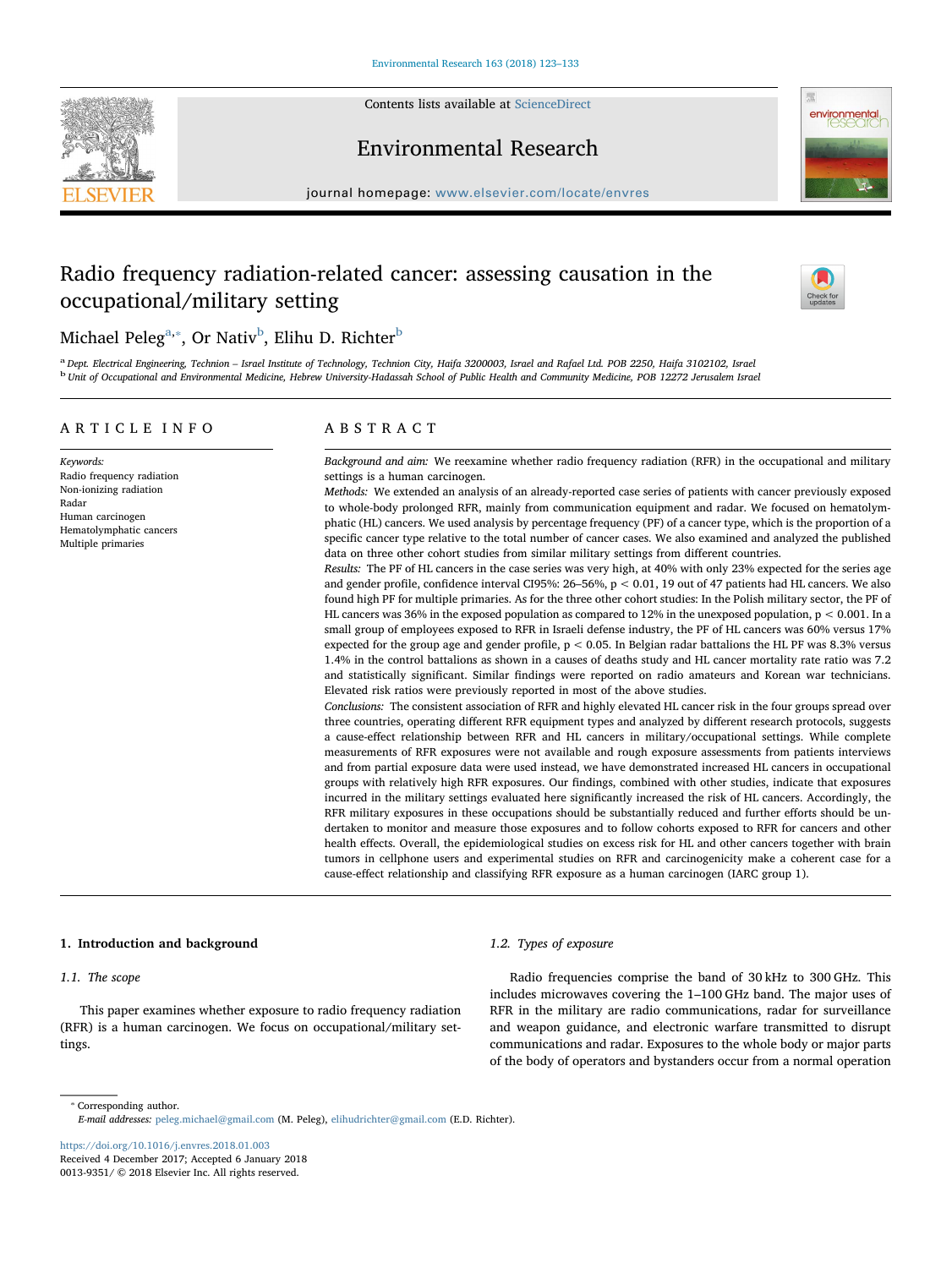or from lapses in safety control at near or intermediate distances at varying intensities and wavelengths. Interaction with other exposures (e.g., ionizing radiation or toxins) is possible.

The exposure levels are usually regulated within the International Commission on Non-Ionizing Radiation Protection (ICNIRP) occupational limits ([ICNIRP, 1998](#page-10-0)) and exceed them occasionally due to organizational and technical shortcomings and human errors. The ICNIRP limits are designed mainly to prevent thermal damage and permit extreme peak power of pulses, provided the average power does not exceed the thermal-based limits. The high peak power may have additional biological consequences. Assessment of exposure requires considerable resources and is difficult in many cases as reported in ([Paljanos et al, 2015](#page-10-1)).

#### 1.3. Past findings and IARC classification

Most studies in humans have focused on brain cancers from cell phone use because hundreds of millions of people experience these exposures. The possible carcinogenicity of RFR was studied extensively by epidemiology of humans — for example in [\(Hardell et al., 2013;](#page-10-2) [Carlberg et al., 2017; Coureau et al., 2013\)](#page-10-2), by animal studies with carcinogenicity possibly indicated in [Chou et al. \(1992\);](#page-10-3) and [Wyde et al.](#page-10-4) [\(2016\);](#page-10-4) physical mechanisms such as influence on the radical oxide species in [Barnes et al., 2015;](#page-10-5) and [Friedman et al. \(2007\);](#page-10-6) and physical principles (e.g. [Vistnes et al., 2001,](#page-10-7) and [Peleg, 2012](#page-10-8)). In 2011, the International Agency for Research on Cancer (IARC) classified RFR as a possible human carcinogen (IARC group 2B), see [IARC \(2013\).](#page-10-9) [Hardell](#page-10-10) [and Carlberg, 2013](#page-10-10), and [Carlberg and Hardell, 2017](#page-10-11), suggested reclassifying RFR as a human carcinogen (IARC group 1) based on elevated risk ratios of mobile phone users and discussed in depth Bradford Hill's nine viewpoints from 1965 ([Hill, 1965\)](#page-10-12), the classical framework for causal inference in epidemiologic studies. Some reports did not detect RFR's carcinogenicity (e.g., [Frei et al., 2011](#page-10-13)), which is an open and important question; see the discussion in [IARC \(2013\)](#page-10-9).

Studies on cancers in the occupational/military setting from wholebody exposures are much fewer because the number of individuals exposed is far fewer than population-wide exposure to cellphones.

#### 1.4. Context of this paper

In this paper, we extend our analysis of data previously reported in a case series of 47 self-referred patients with cancer by [Stein et al. \(2011\)](#page-10-14). The patients were previously exposed to radiation from radio and radar in the occupational and military settings characterized in the "Types of exposure" section above.

We previously reported [\(Stein et al., 2011\)](#page-10-14) that latent periods for cancer of the testes were very short, that latencies for HL cancers were longer, and that latent periods for solid cancers were even longer, suggesting a coherent and biologically plausible pattern of latency in relation to the onset of exposure to electromagnetic fields and other agents. Our approach [\(Stein et al., 2011\)](#page-10-14) included a case versus case analysis in which the group of patients provides its own reference data. The case-case approach has been used by other researchers to rule out or remove biases possibly present in case-control studies. For example, [Hardell et al. \(2013\)](#page-10-2), used meningioma cases as controls for other cancer cases to rule out bias from the analysis, particularly bias related to reporting the exposure by the patients. The case-case methodology has the advantage of relative freedom from many types of bias, including patient-reporting bias.

ln the current paper, we perform a quantitative statistical analysis of the same case series of patients with cancer [\(Stein et al., 2011](#page-10-14)), focusing on characteristics of the cancers in the exposed patients group rather than on the usually reported risk ratios (RR) relative to the general population. We mainly analyze the percentage (relative) frequency (PF) of hemolymphatic cancers following the approach of [Boyle and Parkin](#page-10-15) [\(1991\)](#page-10-15) (Eq. 11. 27); see the "Materials and Methods" section for details.

We will show that such an analysis is rigorous (i.e., that by using this method we can compute the probabilities of the observed cancer characteristics to occur at random by chance under the hypothesis of no causation by the exposure [p-values]). We test consistency with similar HL cancer characteristics in three other groups of patients in the military/occupational setting in three different countries using the above analysis of PF augmented by the usual RR.

## 2. Materials and methods

#### 2.1. Case presentation

In the case series [Stein et al. \(2011\)](#page-10-14), patients were referred and came to the unit of occupational and environmental medicine for the evaluation of cause-effect relationship between their cancer and their military/occupational exposure to RFR emitted by communications equipment and radar and to Extremely Low Frequency (ELF) electromagnetic fields, mainly powerlines. Most of the cancer diagnoses were during the years 1987–2007. All patients were included in the analysis and no further selection was performed. See [Stein et al. \(2011\)](#page-10-14) for the details of patient recruitment methods. The exposure to RFR was assessed from patient's interviews and from all documentation which was available. The authors consulted with experts and the intensity range and type of exposure of each patient was estimated by an engineer based on transmitters powers and distances from antennas as available per case, see the individual exposure assessment in [Stein et al. \(2011\)](#page-10-14).

#### 2.2. Characterization of the patient's group

The patients were previously exposed to radiation from radio and radar in the occupational and military settings as presented in the "Types of exposure" section above. The exposures often involved the whole or many parts of the body, and not just the head. In certain cases, exposure came from equipment with direct contact – on the user's back or lap, such as in the case of radio transmitters with antenna. These exposures were often intense and irregular, varying in duration and target organs.

The patients came from the military, during or after the service, and from the electronics industry. They were in general younger than the average Israeli cancer patients as can be seen from the range of ages at diagnosis which was 18.5–64 years and from the much lower average age at diagnosis which is presented in [Table 1.](#page-1-0) The individual ages at diagnosis are tabulated and analyzed in [Stein et al. \(2011\).](#page-10-14)

The age profile of the population the patients came from is mostly the characteristic military one; more quantitative information is not available. Thus the analysis as presented below is based on ages at diagnosis which are known for all the patients.

Some patients were exposed also to ELF. Twenty three patients were exposed to RFR only, twenty one to both RFR and ELF and three to ELF only. This issue of mixed exposures is addressed in the 'Results' section below.

Some of the patients were presumably exposed to various chemicals, such as fuels and solvents, as typical in the military service and in the industry. Since the patients came from many different military units and workplaces, such an exposure is similar to that of all servicemen and workers. We expect the population of servicemen and workers to be

<span id="page-1-0"></span>

| Table 1 |  |                            |
|---------|--|----------------------------|
|         |  | Average ages at diagnosis. |

| Average ages at diagnosis, years |                                        |                            |  |  |  |
|----------------------------------|----------------------------------------|----------------------------|--|--|--|
|                                  | Patient's group in Stein et al. (2011) | Israeli general population |  |  |  |
| All cancers<br>HL cancers        | 33.3<br>28.9                           | 65.4<br>61.9               |  |  |  |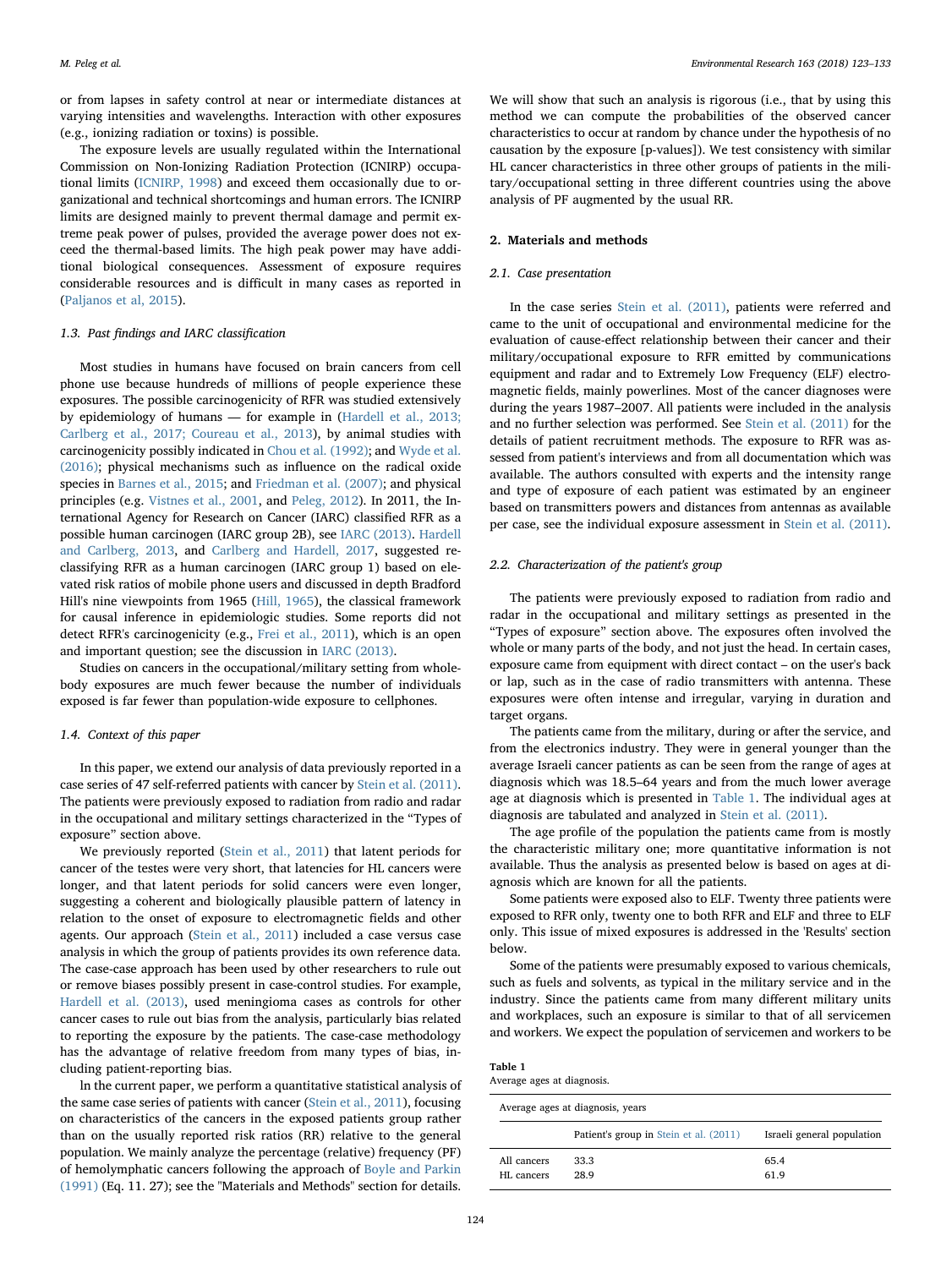somewhat healthier than the general public, i. e. the 'healthy soldier' and the 'healthy worker' effect. We have no evidence to indicate that there were other exposures which could account for the results we present.

#### 2.3. Analysis of causation by percentage frequency of a cancer type

In our case series ([Stein et al., 2011](#page-10-14)), it was not possible to obtain the data on the number of individuals ever exposed (i.e., the denominator in the cancer rate expression) and to carry out RR analysis. Problems of access to data such as denominators are common in studies in the occupational/military settings (see [Milham et al., 2008\)](#page-10-16). Therefore, we used a recognized epidemiological parameter to analyze such data sets proposed by [Boyle and Parkin \(1991\)](#page-10-15) — the PF of different cancer types. PF is the proportion of a specific cancer type relative to the total number of cancer cases in the group of patients. We use the abbreviation PF for both the "relative" and "percentage" definitions and mark by "%" the values expressed as percentage.

Consistent and statistically significant association of unusual PF of a definite cancer type with some agent such as RFR exposure suggest an association of the cancer with this agent. We studied hematolymphatic (HL) and testicular cancers.

We denote by  $H$  the cancer type, in this paper HL or testes. The observed PF, denoted  $PF_{obs}$  (the subscript stands for "Observed"), is calculated by dividing the number  $N_H$  of patients with cancer of type  $H$ by the total number  $N$  of cancer patients in this group.

<span id="page-2-1"></span>
$$
PF_{obs} = \frac{N_H}{N} \tag{1}
$$

See [Boyle and Parkin \(1991\)](#page-10-15) (Eq. 11. 27). When  $PF_{obs}$  is computed in a group of patients selected randomly from the general population, the results are concentrated around the typical mean value of the general population denoted  $PF_M$ , and the deviation from the mean is usually within the typical statistical deviation, which becomes small for a large number N of patients. If a special group of patients with cancer is selected based on specific circumstances such as previous exposure to some agent and the  $PF_{obs}$  for this group deviates noticeably from the typical, the tool to decide whether this deviation can be due to random variation is the p-value — that is, the probability for such an  $PF_{obs}$  to occur in a randomly selected group of patients from the general unexposed population, and equivalently, under the hypothesis of no causation by the exposure. The p-value can be calculated simply and rigorously as presented in the next section. P-values smaller than 0.05 or 0.01 are considered an indication of association between the cancer of this type and the circumstances under which the group of patients was selected, such as previous exposure to RFR.

Analyses by PF and by RR test somewhat different attributes of the cancer occurrence. The RR is the ratio by which a carcinogen increases cancer risk. Some carcinogens might increase the risk for many cancer types, as noted in animal [\(Chou et al., 1992](#page-10-3)) and human ([Szmigielski,](#page-10-17) [1996\)](#page-10-17) studies. Consider a hypothetical carcinogen with an RR high and equal for all cancer types. Such a carcinogen would affect strongly the group of the exposed people, but the observed PF for the cancer types would not change. In such a scenario, an RR-based study would detect the elevated risks unlike our PF-based approach, which is effective only if the RR of some cancer types are significantly higher than others. Indeed, [Szmigielski, 1996,](#page-10-17) reports an approximate two-fold increase of brain cancer risk and no noticeable change in PF. Thus, while PF-based study can detect causation of cancer, it should be complemented by a RR study to assess the actual personal risks. Such RR studies complementing ours are available in [Szmigielski \(1996\),](#page-10-17) [Peleg \(2009\),](#page-10-18) and [Degrave et al. \(2009\),](#page-10-19) indicating severely elevated RR associated with RFR.

#### 2.4. The statistical analysis methods

## 2.4.1. About this section

The "statistical analysis methods" section presents the procedures of computing PF, its confidence interval and its p-value. A statistical model of multiple primaries is cited and a consequent link between multiple primaries and RR is analyzed. The reader might skip this section on first reading of the paper.

## 2.4.2. Notation

Random variables are denoted by italicized capital letters such as X.  $P(X)$  denotes probability of X, and  $P(X|Y)$  denotes the conditional probability, that is, probability of  $X$  when  $Y$  is known.  $P(HL)$  and  $P(C)$ denote the probability of HL and of any cancer, respectively.

#### 2.4.3. Percentage frequency of cancer types in the general population

We used the Israeli cancer registry (CR) [\(Israeli cancer database,](#page-10-20) [2016\),](#page-10-20) using tables derived from Israeli Jews in 2001, 2002, and 2003, summing up the 3 years of numbers of cases for each category (gender, cancer type, and age of diagnosis group). The number of all patients with cancer was taken from the table denoted "all cancers types," "all sites combined." For HL cancers, we summed leukemia, Hodgkin's and non-Hodgkin's lymphomas, multiple myeloma, and plasma cell tumors.

The data we used are plotted in [Fig. 1,](#page-2-0) summed over the two genders for clarity.

The classical statistical model is random occurrence of cancer with rates documented in the CR and determined by cancer type, age, and gender.

The probability of each patient selected at random from the patients in the general population to develop a cancer of a given type  $(H)$  is, by the rules of conditional probability

$$
PF_M \stackrel{def}{=} P(H|C) = \frac{P(H)}{P(C)}\tag{2}
$$

where  $PF_M$  stands for the mean PF, it is equal to the probability  $P$  $(H|C)$  of having a cancer of type H conditioned on being a patient with cancer. When the studied group comprises categories of age and gender, as in this paper, the mean PF is computed as a weighted average among those categories following [Boyle and Parkin \(1991\)](#page-10-15) (Eq. 11.29); see Eq. [\(6\)](#page-8-0) in [Appendix A](#page-8-1). We use pie charts to present PF in [Fig. 3](#page-6-0) below.

<span id="page-2-0"></span>

Fig. 1. Number of cases from the Israeli CR [\(Israeli cancer database, 2016\)](#page-10-20). Years 2001–2003. Each point represents a 5-year range of ages of diagnosis. "Other" denotes non-HL and non-testicular cancer.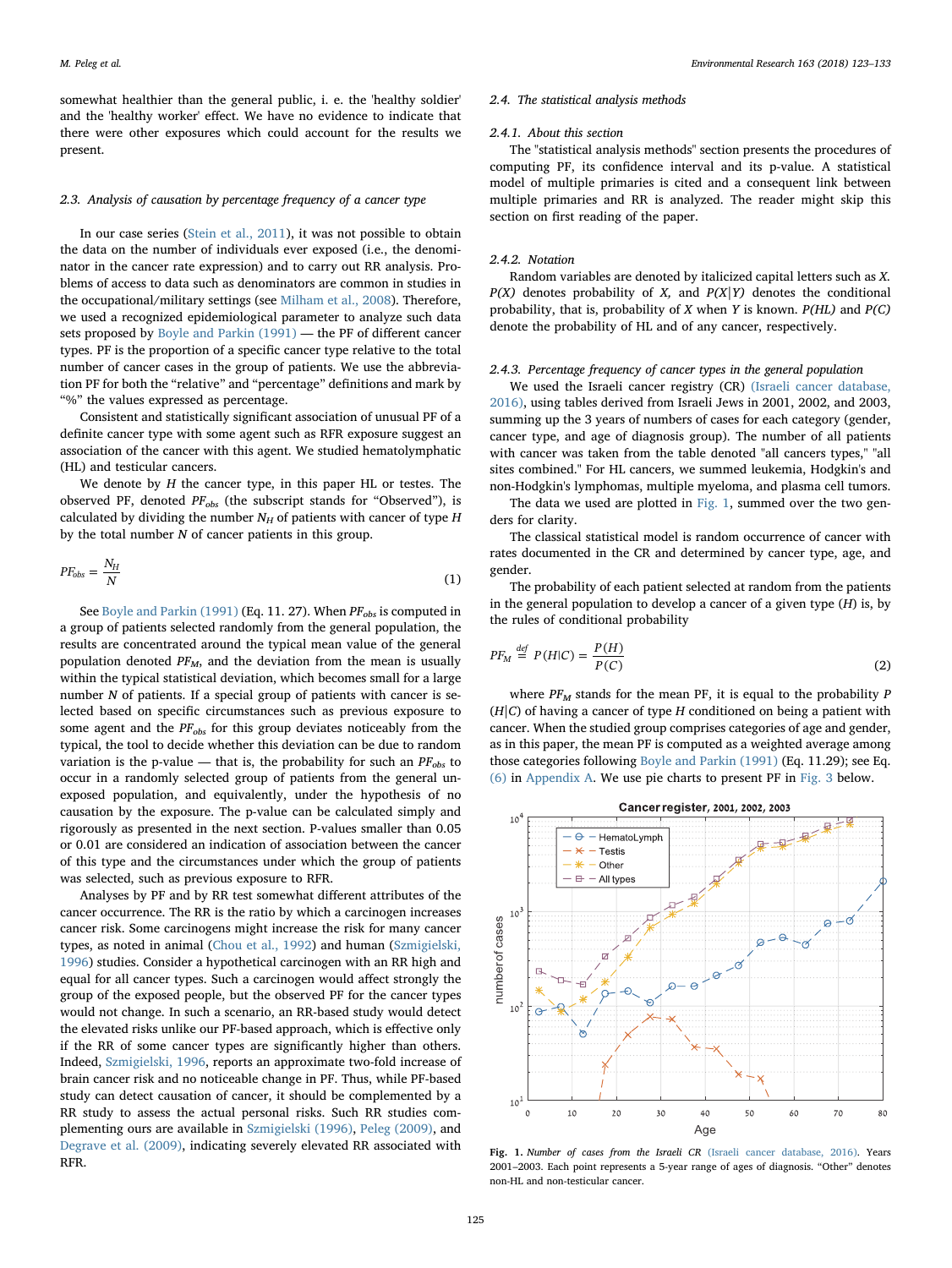#### 2.4.4. The p-value definition

The observed PF ( $PF_{obs}$ ) of a cancer type (see Eq. [\(1\),](#page-2-1) is a characteristic of a group of patients with cancer. The corresponding p-value is the probability that PF equal or larger than the observed  $PF_{obs}$  would occur under the "null hypothesis," which is at random in a general population with gender and age profile identical to the exposed group and not influenced by radiation exposure.

Given our group of patients with cancer, the null-hypothesis model is as follows:

- 1. A hypothetical comparison group of N patients is formed with ages of diagnosis and genders the same as those of the group under study.
- 2. The probability distribution function (PDF) of cancer types for each patient is as it appears in the CR, dependent on age of diagnosis and gender.

The p-value is the probability of at least  $N_H$  cancer cases of type H (in this paper usually  $H=HL$ ) among the N patients, where  $PF_{obs} = N_H$  $/N$ .

The model above is applied to our group of patients denoted  $S$  being selected by the self-referral. Self-referral might be influenced by age at diagnosis A and gender G but not directly by the cancer type H. The cancer type probability is influenced by age at diagnosis and gender. Equivalently, the random variables

 $S-(A, G)-H$ 

form a Markov chain implying:.

$$
P(H|A, G, S) = P(H|A, G)
$$
\n<sup>(3)</sup>

where conditioning on S denotes that the patient belongs to our group S. This Markov chain property enables the application of equation (11. 27) from [Boyle and Parkin \(1991\)](#page-10-15) to our group of patients.

#### 2.4.5. Computing p-values of PF

Our method belongs to the class of exact tests because the p-value is derived exactly, avoiding the Gaussian or similar approximations. The p-value defined above is the probability of *NH* reaching at least *PF*<sub>obs</sub>⋅*N*. Thus, we need to derive  $P(N_H)$ . To do so, we divide the patients into the categories of the CR [\(Israeli cancer database, 2016\)](#page-10-20), each defined by its 5-years age of diagnosis range and gender; the categories are indexed by k. The PDF of number  $N_k^H$  of patients with cancer type H in CR category  $k$  is the binomial distribution parametrized by the number of patients from the group belonging to this category and by the PF of cancer type *H* in this category denoted  $PF_{k}^{H}$ . The  $PF_{k}^{H}$  is obtained from the CR by dividing the number of type  $H$  cancer cases in the category, by the total number of CR cancer cases in this category. Because  $N_H$  is the sum of  $N_k^H$ , the  $P(N_H)$  is the standard convolution of the binomial distributions in all the  $(A, G)$  categories. The p-value is the sum of the terms of  $P(N_H)$  corresponding to  $N_H \geq P F_{obs} N$ . The corresponding equations are presented explicitly in [Appendix A.](#page-8-1) As a precaution against errors, the analysis was verified by a Monte Carlo simulation.

When computing p-value on the data in [Szmigielski \(1996\),](#page-10-17) we use a single age-gender category comprising all the patients following the data structure of [Szmigielski \(1996\)](#page-10-17). Our results are then identical to the single-tailed Binomial test.

#### 2.4.6. Confidence interval of PF

PF denotes the probability of a patient randomly chosen from the exposed group having an HL cancer. Our standard confidence interval (CI) procedure estimates PF as the proportion of patients with HL cancer applying ([Boyle and Parkin, 1991](#page-10-15), Eq. 11.27) and then calculates its CI based on the binomial distribution of the number of HL cases parameterized by the PF to be estimated and by the number of patients N. See [Appendix A](#page-8-1) for details.

The PFs and their corresponding CIs are influenced by age and gender profile and by the RFR exposure characteristics, which differ between the groups; thus, the p-value, not the PF and its CI, is the parameter appropriate for joint evaluation of different groups.

#### 2.4.7. Analyzing multiple primaries

Some of the patients in [Stein et al. \(2011\)](#page-10-14) reported with multiple primary tumors. The PF of multiple primaries is the observed proportion of cases with multiple primaries relative to the total number of patients with cancer. We analyzed the multiple primaries PF by the same method as we analyzed the PF of cancer type. The expected PF, denoted  $PF_M$ , for the age and gender profile of the group of patients under the no-causation hypothesis and the corresponding p-value were computed as in the section above. The only difference was the source and reliability of the reference data.

Data are not readily available on the incidence of multiple cancers by age and gender subgroups, so we used the model proposed by [Spratt](#page-10-21) [and Hoag \(1966\)](#page-10-21) [Fig. 1](#page-2-0) and [Spratt \(1977\),](#page-10-22) [Fig. 1.](#page-2-0) Spratt and colleagues concluded from clinical studies that the first primary and the other primaries occur mostly independently. This approximation is equivalent to a Poisson distribution for the number of primaries in each human, namely the probability of zero, one and two primaries is

<span id="page-3-0"></span>
$$
P(0) = e^{-\lambda}
$$
  
\n
$$
P(1) = \lambda e^{-\lambda}
$$
  
\n
$$
P(2) = 0.5\lambda^2 e^{-\lambda}
$$
\n(4)

where  $\lambda$  is the expected number of primaries in the group of initially healthy people. Now P(0) is available in all CRs as the probability of not developing cancer; therefore, the probability of one, two, and more primaries in a single human can be calculated from standard CR data. Thus, Eq. [\(4\)](#page-3-0) enables us to model the age-dependent statistics of multiple primaries as in [Spratt and Hoag \(1966\)](#page-10-21), [Fig. 1.](#page-2-0)

We verified that the Poisson distribution reproduces Spratt's results in [Spratt and Hoag \(1966\)](#page-10-21), [Fig. 1.](#page-2-0) Next, we derived similar multiple primaries statistics from the Israeli CR; see [Fig. 2](#page-3-1) below. The plot is similar to [\(Spratt and Hoag 1966;](#page-10-21) Figure 1).

The appropriate age parameter for each patient would be the age of self-referral. Because we do not have this statistic on record, we overestimated it conservatively by the age at diagnosis with 10 years added to it (the typical period from diagnosis to self-referral in this group of patients is 6.5 years) with an upper limit of 72.5 years (the maximal age of self-referral recorded is 68).

The ratio of  $P(2)/P(1)$  from Eq. [\(4\)](#page-3-0) shows that the proportion of double primaries relative to single primaries equals half of the expected number λ of primaries, as in [Fig. 2](#page-3-1). Thus, the overall cancer risk  $P_C$  in a

<span id="page-3-1"></span>

Fig. 2. Probability of two primaries based on Israeli CR. Probability of one and two cancers from birth to the age on the horizontal axis. Used CR data from 2003.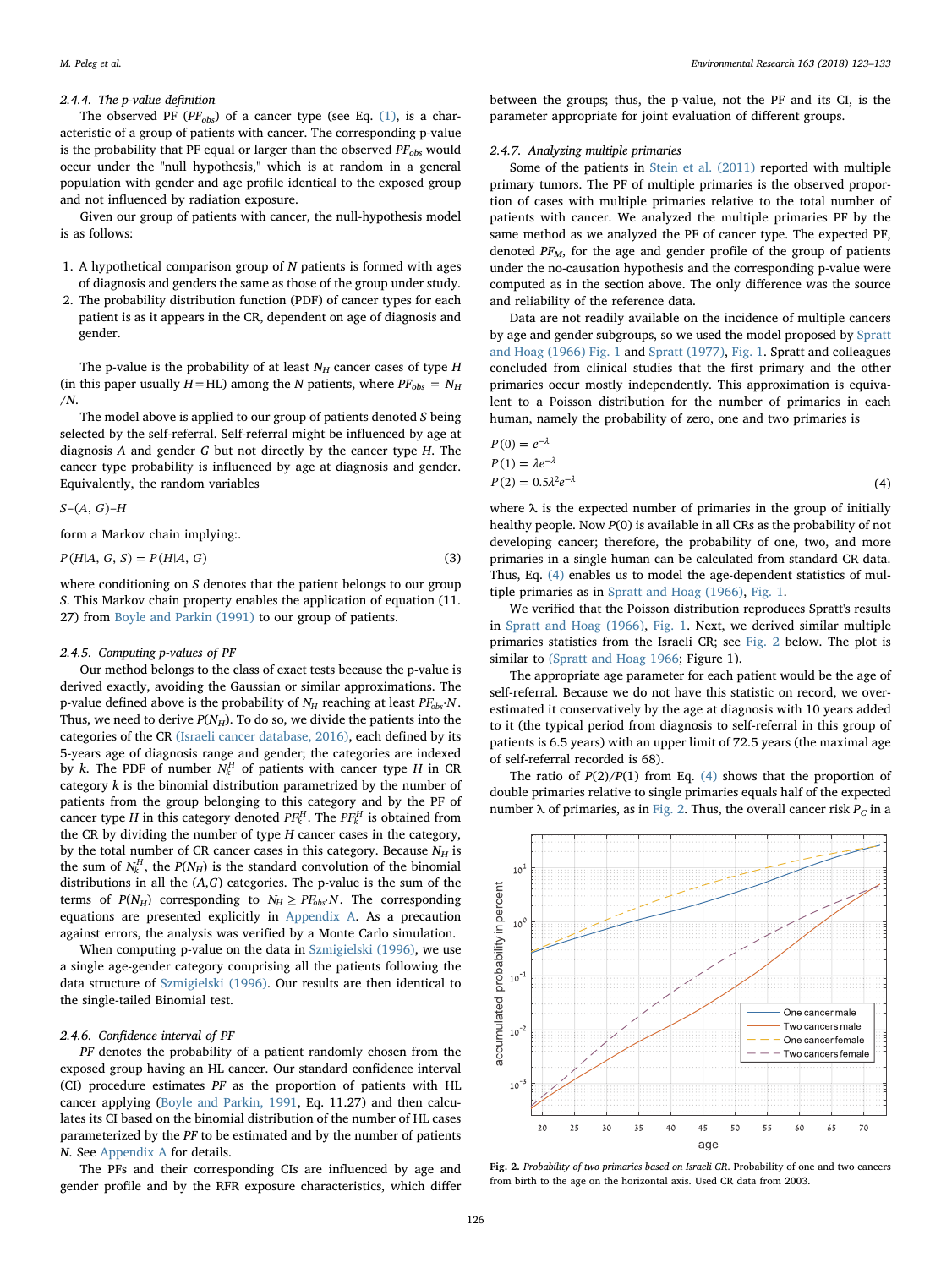population is predicted well by twice the PF of multiple primaries in a patient group coming from this population; see details in [Appendix A.](#page-8-1)

If the PF of multiple primaries in a group of patients with cancer is larger than the expected value by a factor  $F$ , then the RR, according to the Poisson model, is approximately  $F$  as shown quantitatively in [Fig.](#page-9-0) [A.1](#page-9-0) in [Appendix A.](#page-8-1)

Our analysis of multiple primaries is an approximation due to the use of Spratt's Poisson model and to the non-rigorous assignment of age to each patient; no such limitations were encountered in the analysis of the cancer types.

#### 3. Results

#### 3.1. The relevant data from [Stein et al. \(2011\)](#page-10-14)

The study by [Stein et al. \(2011\)](#page-10-14) reported an atypical distribution of cancers by types and latencies in a group of 47 patients:

- 1. Non-typical occurrence of cancer types diagnosed: 19 HL, 6 testicular, 14 head and neck (comprising 8 brain cancers, 3 bone cancers of the head, acoustic nerve, melanoma and carcinoma of the cheek mucosa), gastrointestinal tract, 2 breast, lung, kidney, melanoma, bone and liver. The brain cancers were 2 glioblastomas, glioma, astrocytoma, medulloblastoma, malignant neoplasm of the meninges, of the pituitary gland and of the pineal gland. We listed here the first primary of each patient.
- 2. A coherent and biologically plausible pattern of latency was noted in relation to the onset of exposure to RF: patients with testicular and HL tumors had shorter latencies than those with solid tumors.
- 3. 6 patients (12.7%) had multiple primary tumors.

Full information on all the cases is tabulated in ([Stein et al., 2011](#page-10-14)). Our present work is focused on the PF of the HL cancer types which are summarized in [Table 2](#page-4-0).

#### 3.2. Percentage frequency in the case series of [Stein et al. \(2011\)](#page-10-14)

We found that the proportion PF of HL cancer in the group of

#### <span id="page-4-0"></span>Table 2

HL cancer cases in [\(Stein et al., 2011\)](#page-10-14), the first primaries.

| Classification <sup>a</sup>     | HL cancer type                                            | Number of cases in<br>Stein et al. (2011) |  |  |  |  |
|---------------------------------|-----------------------------------------------------------|-------------------------------------------|--|--|--|--|
| C81                             | Hodgkin lymphoma                                          | 4                                         |  |  |  |  |
| C83 Non-follicular lymphomas:   |                                                           |                                           |  |  |  |  |
| C83.3                           | Diffuse large B cell lymphoma                             | 1                                         |  |  |  |  |
| C83.5                           | Lymphoblastic (diffuse) lymphoma                          | 1                                         |  |  |  |  |
| C84 Mature T/NK-cell lymphomas: |                                                           |                                           |  |  |  |  |
| C84.4                           | Peripheral T-cell lymphoma, not                           | 1                                         |  |  |  |  |
|                                 | classified                                                |                                           |  |  |  |  |
|                                 | C85 Other and unspecified types of non-Hodgkin lymphomas: |                                           |  |  |  |  |
| C85.9                           | Non-Hodgkin lymphoma,                                     | $\overline{2}$                            |  |  |  |  |
|                                 | unspecified                                               |                                           |  |  |  |  |
|                                 | C90 Multiple myeloma and malignant plasma cell neoplasms: |                                           |  |  |  |  |
| C90.2                           | Extramedullary plasmacytoma                               | 1                                         |  |  |  |  |
| C92 Myeloid leukaemias:         |                                                           |                                           |  |  |  |  |
| C92.0                           | Acute myeloblastic (myeloid)                              | $\mathbf{2}$                              |  |  |  |  |
|                                 | leukemia [AML]                                            |                                           |  |  |  |  |
| C92.9                           | Myeloid leukemia, unspecified                             | 1                                         |  |  |  |  |
| C91 Lymphoid leukaemias:        |                                                           |                                           |  |  |  |  |
| C91.0                           | Acute lymphoblastic leukemia [ALL]                        | 3                                         |  |  |  |  |
| C91.1                           | Chronic lymphocytic leukemia of B-                        | 1                                         |  |  |  |  |
|                                 | cell type                                                 |                                           |  |  |  |  |
| C91.4                           | Hairy-cell leukemia                                       | 1                                         |  |  |  |  |
| C91.5                           | Adult T-cell lymphoma/ leukemia                           | 1                                         |  |  |  |  |
|                                 | $(HTLV - 1$ associated)                                   |                                           |  |  |  |  |

<span id="page-4-1"></span><sup>a</sup> The classification system is as in [http://apps.who.int/classi](http://apps.who.int/classifications/icd10/browse/2010/en#C91)fications/icd10/browse/ [2010/en#C91.](http://apps.who.int/classifications/icd10/browse/2010/en#C91)

patients was 40%, while the expected PF for this age and gender profile is 23.4%. The p-value, that is, the chance that at least 19 patients with HL cancers in [Stein et al. \(2011\),](#page-10-14) were afflicted at random in the group of 47 patients under the hypothesis of no causation by radiation, is smaller than 1% ( $p < 0.01$ ). Thus, the chance of such PF increase occurring at random is small. See [Table 3](#page-5-0).

Influence of the exposure to ELF: Three of the 47 patients were not exposed to RFR but to ELF alone, none of those had HL cancer. To verify the link between the high HL PF and the RFR exposure we repeated the HL PF analysis on the 23 patients who were exposed to RFR only and not to ELF. The results showed the same characteristics as the whole group reported above: 10 patients out of 23 had HL cancers, HL PF=43%, HL PF expected for the age and gender profile 25%, pvalue=0.037 < 0.05. We infer that the results of the whole group are a good estimate of the specific RFR influence. The data do not reveal whether ELF is carcinogenic or not since not enough patients were exposed to ELF alone to perform the PF calculation.

Applying the same analysis on all male patients and testicular cancer in [Stein et al. \(2011\)](#page-10-14), yielded  $PF_{obs}$  very similar to the one expected in the unexposed general population (p-value of 0.55). The normal  $PF_{obs}$  and non-significant p-value of testicular cancers compared to the highly elevated PF for HL adds a check on our procedure: a method error increasing the PF of the HL cancers while not affecting the PF of the testicular cancers is less likely. This type of comparison is similar to the use of normal results on meningioma to verify abnormal results on other cancer types in [Hardell et al. \(2013\).](#page-10-2)

Note that normal PF indicates only that the RR of testicular cancers is similar to the RR of all cancers in the exposed group; the absolute risk may be still raised relative to the general population, as explained in the "Materials and Methods" section above.

### 3.3. Multiple primaries in the [Stein et al. \(2011\)](#page-10-14), group

Six out of the 47 patients with cancer joined the self-referral with a diagnosis of multiple primary tumors. In only one patient the second cancer was hematolymphatic (lymphoma) and so was his initial diagnosis. Our analysis results of the multiple primaries are

Observed PF: 6/47=12.8% (CI95: 4.8–26%) Expected PF: 2.8% based on age and gender profile of the group p-value: p < 0.005 (p=0.0011)

Thus, the ratio of observed to expected (O/E) multiple primaries is  $OE = 12.8/2.8 = 4.5$ . As explained in the "Materials and methods" section above, this O/E ratio predicts an overall cancer RR of 4.5 relying on the model by Spratt.

Influence of exposure to ELF: Three of the 47 patients were not exposed to RFR but to ELF only, one of them reported with multiple primaries. To check the link between the high multiple primaries PF and the RFR exposure we repeated the analysis on 44 patients while excluding the three patients with no RFR exposure and also on the 23 patients who were exposed to RFR only and not to ELF. The results of both the analyses are presented in [Table 4](#page-5-1). Both results are similar or stronger than the results of the whole group above. We infer that the results of the whole group are a fair estimate the specific RFR influence.

#### 3.4. Results from other studies

The results above are those of a single study and may be influenced to a limited degree by the self-referral process (see the "Discussion" section below) or by some hidden influence or error. Therefore, verification by similar occurrences in other independent and unrelated groups of patients is required. To this end, we analyzed and reviewed past reports by us and by other researchers on different and independent groups of patients. The groups were as reported in [Peleg](#page-10-18) [\(2009\),](#page-10-18) [Szmigielski \(1996\)](#page-10-17), and [Degrave et al. \(2009\)](#page-10-19). These reports use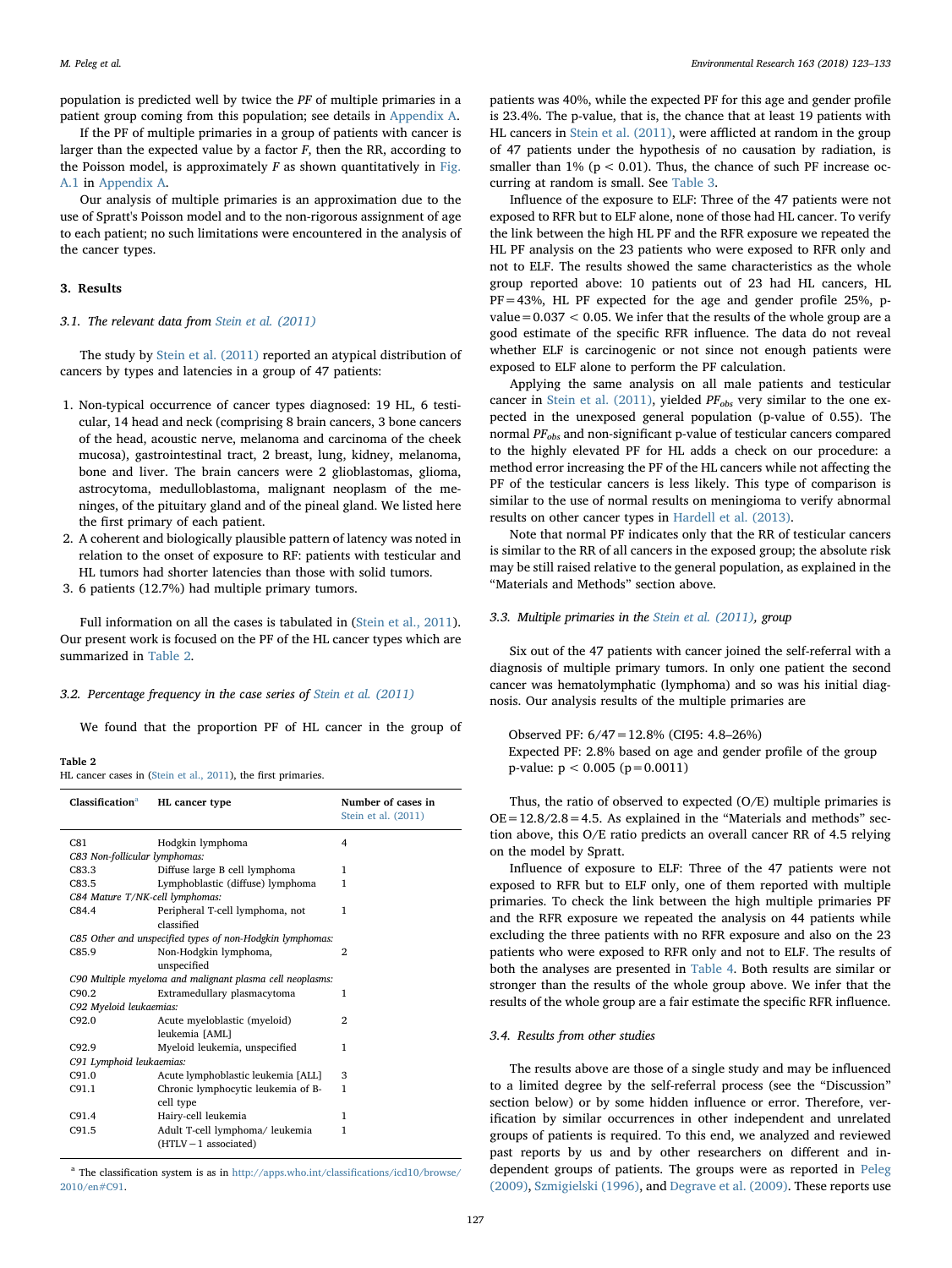<span id="page-5-0"></span>

| я<br>ı<br>ונו |
|---------------|
|---------------|

| Percentage frequencies from four groups of patients. |  |  |  |
|------------------------------------------------------|--|--|--|
|                                                      |  |  |  |

| Cancer type                                    | Patients group ref.                                                                                | $PF_M$ general population according to age<br>and gender profile of the exposed<br>group. | Group size<br>N            | Number of patients with<br>cancer of this type in the<br>group | $PF_{obs}$ in the group and its<br>95% CI                                                                                | p-value of $PF_{obs}$                         |
|------------------------------------------------|----------------------------------------------------------------------------------------------------|-------------------------------------------------------------------------------------------|----------------------------|----------------------------------------------------------------|--------------------------------------------------------------------------------------------------------------------------|-----------------------------------------------|
| HL<br>HL<br>HL<br>Testis<br>$HL$ <sup>**</sup> | Stein et al. (2011)<br>Peleg (2009)<br>Szmigielski (1996)<br>Stein et al. (2011)<br>Degrave et al. | 23.4%<br>17.5%<br>12% (control group)<br>14.7%<br>1.4% (control group)                    | 47<br>5<br>66<br>40<br>133 | 19<br>3<br>24<br>6<br>11                                       | $40\%$ (26% – 56%)<br>$60\%$ (15% – 95%)<br>$CI90: (19% - 92%)$<br>$36\% (24.9\% - 49\%)$<br>$15\% (6\% - 30\%)$<br>8.3% | 0.0055<br>0.0384<br>${}< 0.001$<br>0.55<br>含金 |
|                                                | (2009)                                                                                             |                                                                                           |                            |                                                                |                                                                                                                          | $RR = 7.2$ , CI95% =<br>$(1.09 - 47.9)$       |

<span id="page-5-2"></span> $*$  The age and gender adjustment in the PF<sub>M</sub> column is to that of the groups of patients specified in the Patients group ref. column.

<span id="page-5-3"></span>\*\* Our particular analysis method is not applicable to computing p-value and CI of the results in [Degrave et al. \(2009\)](#page-10-19), as explained in the "Belgian radar technicians" section below. The rate ratio and its CI, copied from the table from [Degrave et al. \(2009\)](#page-10-19), are statistically significant.

<span id="page-5-1"></span>Table 4

RFR and ELF influence on multiple primaries.

| Exposure type:     | All combinations of ELF<br>and RFR | RFR with ELF and<br>RFR only | RFR only     |
|--------------------|------------------------------------|------------------------------|--------------|
| Group size         | 47 patients                        | 44 patients                  | 23 patients  |
| Observed PF        | $6/47 = 12.8%$                     | $5/44 = 11.4%$               | $4/23 = 17%$ |
| <b>Expected PF</b> | 2.8%                               | $2.1\%$                      | 1.7%         |
| p-value            | p < 0.005                          | p < 0.005                    | p < 0.001    |
| $O/E$ ratio        | 4.5                                | 5.3                          | 10           |

diverse research and analysis methods and are clearly not influenced by our current choice of cancer types. The results on HL cancer risks being associated with RFR exposure in each of the three groups, as demonstrated by high PF and/or high RR, are consistent with our findings. Further findings by [Milham \(1988\)](#page-10-23), and [Groves et al. \(2002\),](#page-10-24) provide more data on HL cancers and RFR. The details follow.

#### 3.4.1. Defense industry personnel in Israel

[Peleg, 2009,](#page-10-18) reported five cancer cases linked to radio and radar exposure in the occupational setting of antenna ranges. There was a frequent and long term exposure to diverse forms of RFR at the site. The exposure was controlled to be within the occupational ICNIRP limits. The RR for all cancers was 8.3,  $p < 0.005$ . Out of those, three were HL (leukemia, lymphoma and plasmacytoma). We calculated PF of HL cancers as 60%, while 17% is expected for this group age and gender profile,  $p=0.04$ . The new independent PF analysis supports the hypothesis of causation stated in [Peleg \(2009\),](#page-10-18) based on high RR of all cancer types. Importantly, [Peleg \(2009\)](#page-10-18), did not use self-referral, did not classify cancer types, and did not calculate PF; hence, bias related to self-referral or to selection of HL is not relevant to the new analysis of the [\(Peleg, 2009](#page-10-18)) data.

### 3.4.2. The Polish military sector

[Szmigielski, 1996](#page-10-17), reports a larger-scale research, encompassing the whole Polish military sector over 15 years. The exposure, as described in [Szmigielski, 1996](#page-10-17), was similar to that in the [Stein et al. \(2011\)](#page-10-14) report; both cover a defense sector of a technologically-mature country. There were about 66 patients from the exposed group, as estimated by us (from [Szmigielski, 1996](#page-10-17) [Table 1](#page-1-0) and its "Results and discussion" section,  $3700 \times 15 \times 119/100000 = 66$ , out of which about 24 are HL (lymphomas of several types, leukemia of several types, myeloma and plasmacytoma). Szmigielski reports RR for all cancers as 2, p < 0.05, and  $RR = 6.3$  for HL cancers,  $p < 0.001$ . We calculated that the proportion of HL cancers among exposed military personnel is PF=36% out of the total cancers, while among all unexposed military personnel it is only 12%, which is similar to the value of the Israeli general population. The PF is calculated from [Szmigielski \(1996\),](#page-10-17) table 1, by dividing the incidence of the HL cancers (the line before last in the table)

by that of all malignancies, last line in the table. We calculated the corresponding p-value of the HL PF as  $p < 0.001$ . Interestingly:

- 1. The PF in [Szmigielski \(1996\)](#page-10-17), is similar to the 40% value in the [Stein](#page-10-14) [et al. \(2011\),](#page-10-14) group from a similar military/occupational setting.
- 2. The results in [Szmigielski \(1996\)](#page-10-17), are roughly age and gender-adjusted because both the exposed and comparison groups are Polish military personnel. Furthermore, possible small differences in the age profiles between the exposed and the comparison groups cannot explain the extreme PF=36% of HL cancers observed.
- 3. Our new PF analysis of the [Szmigielski \(1996\),](#page-10-17) data provides an additional evidence against bias. Indeed, IARC [\(IARC, 2013](#page-10-9)) presented critics on [Szmigielski \(1996\)](#page-10-17), based on age categories not being sufficiently detailed; [Szmigielski \(1996\)](#page-10-17), stated that the full information was classified. Such critics are not applicable to the new PF result since the PF is calculated without layering into age categories relying on the age adjustment described in the point above.

### 3.4.3. Belgian radar technicians

[Degrave et al., 2009,](#page-10-19) carried out a mortality study of cancer among Belgian radar operators. The exposure is estimated in [\(Degrave et al.,](#page-10-19) [2009\)](#page-10-19) and varies greatly with the exact position of the servicemen relative to radar transmitter in the range of 10 V/meter to 1300Volts/ meter, thus exceeding the ICNIRP standards in some placements. Degrave did not calculate the exact individual exposures of the servicemen due to lack of records. Degrave identified the possible association of HL cancers and RFR. The results of [Degrave et al., 2009](#page-10-19), include rate ratios of HL cancer mortality rate of 7.2,  $CI95% = (1.09-47.9)$  among the studied radar operators relative to a similar non-exposed group of service personnel. There were 11 deaths from HL cancers and 133 deaths from all cancers in the radar battalions versus 1 and 72 respectively in the control battalions. Degrave analyzed causes of death many years after the exposure rather than incidence rates at diagnosis in the other three studies described above, so the resulting PF is different and not straightforward to compare to our results. From table IV in [Degrave](#page-10-19) [et al., 2009,](#page-10-19) the HL PF in the exposed group was 11/133=8.3%, while in the comparison group it was  $1/72=1.4%$  where 11, 133, 1 and 72 are the numbers of deaths. Our analysis method, which is based on large CR-type control groups, cannot compute the p-value of the PF due to different type of control group in [Degrave et al., 2009](#page-10-19). The statistical significance is evident from the above RR and its CI as presented in [Degrave et al., 2009.](#page-10-19)

Degrave et al. considered also the possibility of causation of the cancers by ionizing radiation emitted by the radar equipment. The correspondence ([Telle-Lamberton, 2010](#page-10-25)),the reply ([Degrave et al.,](#page-10-26) [2010\)](#page-10-26) and ([Beyea et al., 2014](#page-10-27)) show that the confounding influence of ionizing radiation there was probably very weak.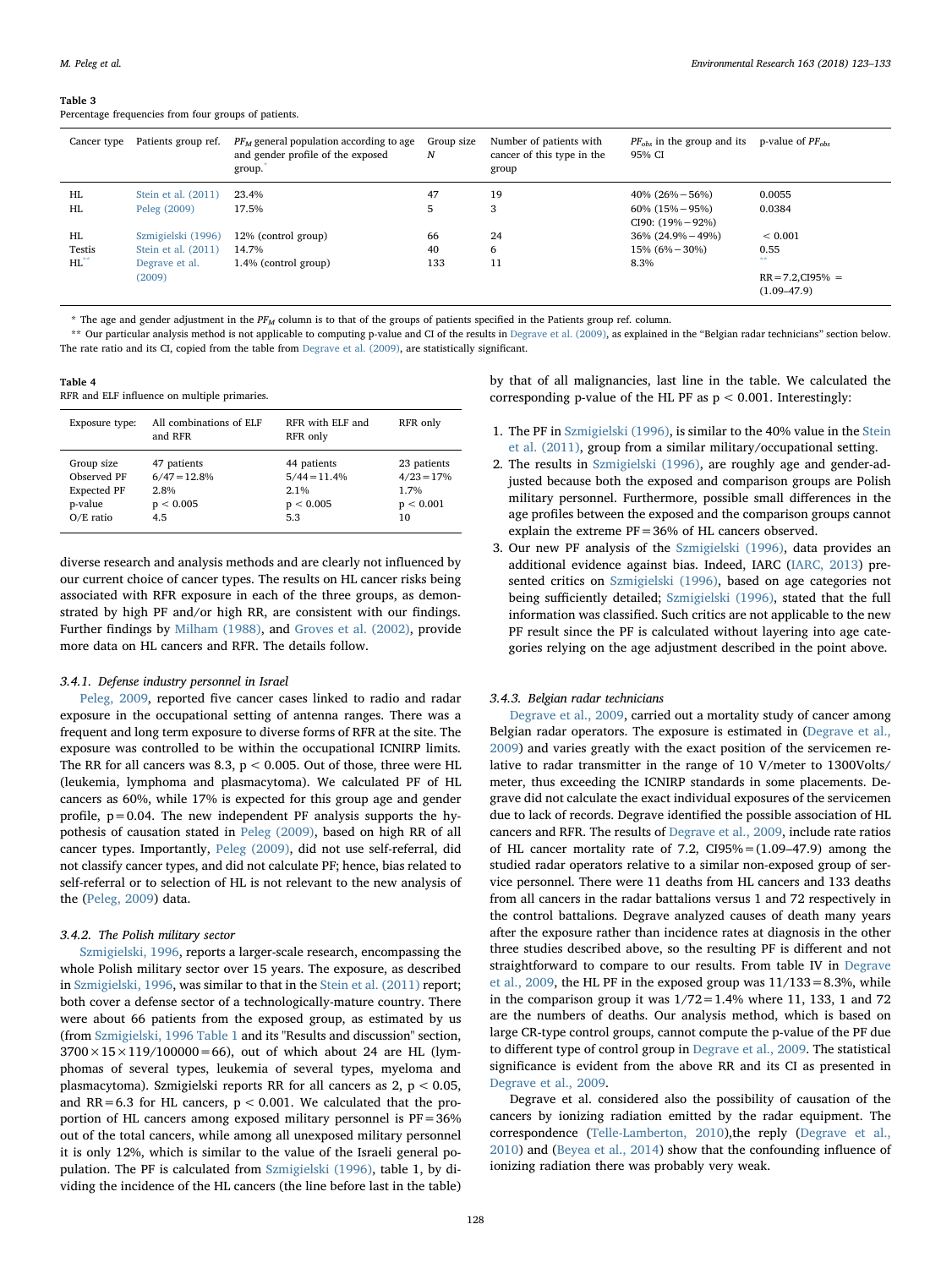#### 3.4.4. U.S.Navy, Korean War

[Groves et al. \(2002\)](#page-10-24), reported mortality rates in three occupational subgroups of U.S. Navy veterans from the Korean conflict. In one highly exposed subgroup, namely electronics technicians in aviation squadrons, they found nonlymphocytic leukemia standardized mortality ratio  $(SMR) = 2.2$ , 95% CI:(1.3, 3.7). There was no increase in other cancer types. [Robinette et al. \(1980\),](#page-10-28) table 6, reported a mortality ratio of 1.4 in fire control and in aviation electronics technicians from the same war much earlier, before it gained the statistical significance reported in [Groves et al. \(2002\)](#page-10-24). Both studies identified elevated cancer rates in the groups with the high RFR exposure and not in the lower exposure groups. This finding suggests a dose-response relationship and therefore strengthens the case for causality with respect to occupational exposure.

#### 3.4.5. U.S. radio amateurs

[Milham \(1988\),](#page-10-23) and [Milham \(1985\)](#page-10-29), studied mortality rates among American radio amateurs using SMR and proportionate mortality ratio (PMR). Milham reported in the two papers a statistically significant increase in some HL cancers (leukemia, types of leukemia and of lymphoma, and possibly multiple myeloma). The radio amateurs are subject to whole-body exposure similarly to the military/occupational setting but with probably lower level and no radar pulses.

#### 3.4.6. Graphic summary of the results

<span id="page-6-0"></span>[Fig. 3](#page-6-0) presents the main data described above. Each row of pie

charts represents a different group of patients: [Stein et al. \(2011\)](#page-10-14), [Szmigielski \(1996\)](#page-10-17), [Peleg \(2009\)](#page-10-18), and [Degrave et al. \(2009\)](#page-10-19). The left pie chart in each row presents the PF expected in a group of patients from an unexposed population, with the age and gender profile matched to that of the exposed patients group. The right side shows the PF pie charts of the exposed group. The increase in PF indicates that the radiation exposure elevated the  $PF_{obs}$  considerably; the low probability of this to occur by chance is quantified by the significant p-values. The RR of all cancers and of HL cancer, where available, are listed on the right.

## 4. Discussion

#### 4.1. Association and causation

The data presented graphically in [Fig. 3](#page-6-0) show high HL cancer risk in four independent groups of people in three different countries exposed to RFR in the military/occupational setting. The risk is identified by a high conventional RR, high PF or both. The four groups were exposed to RFR by different types of equipment and were studied by different methods. The association of RFR with increased risk of HL cancers is evident in each group separately. Additionally, the trend of increase in HL cancers associated with whole-body exposure to RFR is also consistent with a report on radio amateurs and with a report on Korean war veterans ([Groves et al. \(2002\)](#page-10-24)). In short, the findings are robust.

We are not aware of any hidden bias or influence other than causation that could explain the association of RFR and increased cancer



Fig. 3. Overview of the main data. PFs of HL cancers in the general population and in the patient groups: [Stein et al. \(2011\),](#page-10-14) [Szmigielski \(1996\)](#page-10-17), [Peleg \(2009\),](#page-10-18) and [Degrave et al. \(2009\).](#page-10-19) Left side: unexposed, age, and gender matched to the patients group; right side: exposed. Each of the four rows relates to a different patient group. The RR of all cancers and of HL cancer, where available, are listed on the right.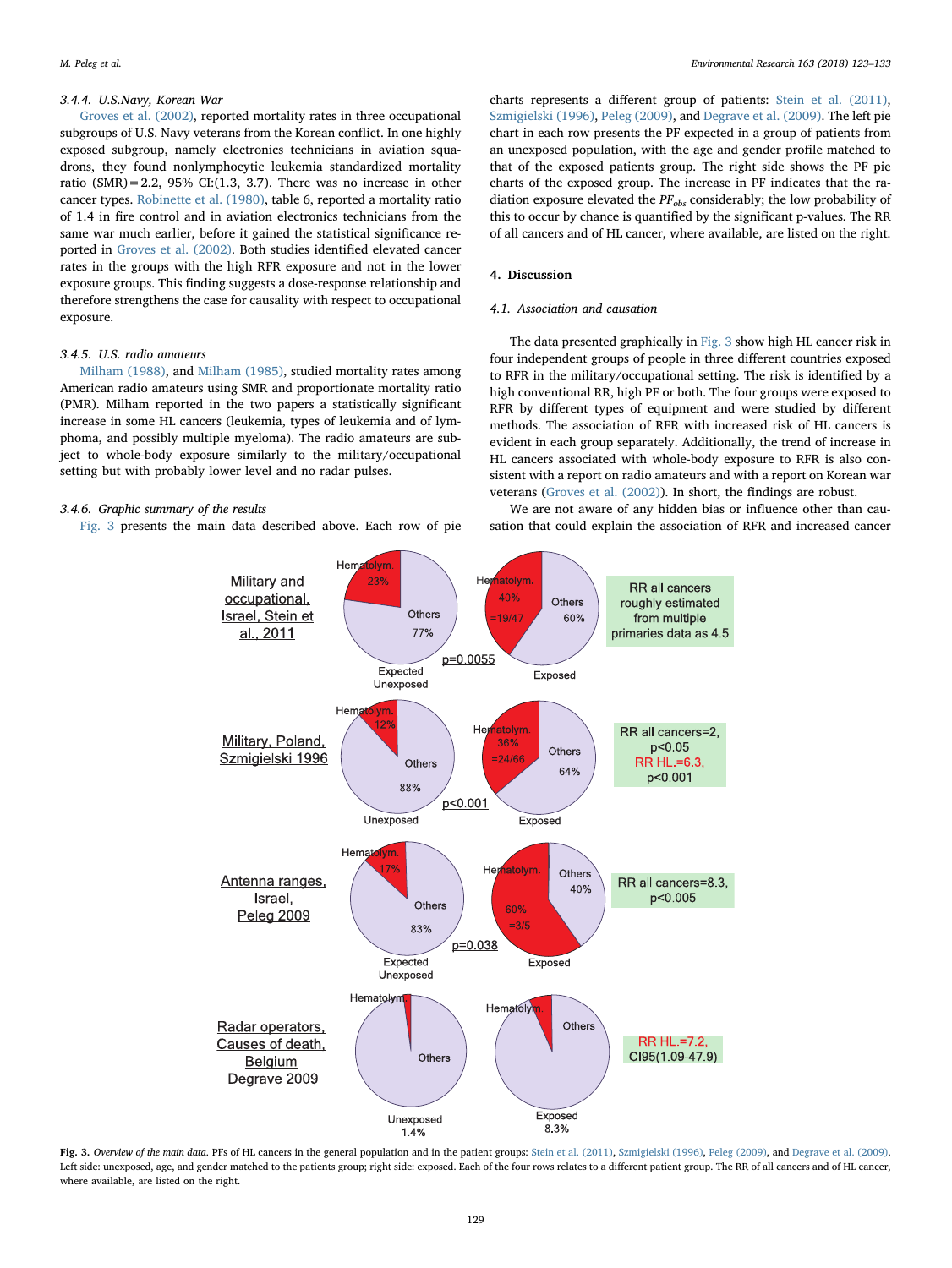risk in at least four groups of patients — [Stein et al. \(2011\),](#page-10-14) [Peleg](#page-10-18) [\(2009\),](#page-10-18) [Degrave et al. \(2009\),](#page-10-19) [Szmigielski \(1996\)](#page-10-17). This is because these groups were spread over three countries, were separated by many years, and used different radiation-generating equipment. Further, emission of some unknown carcinogenic chemical by the transmitters in all four places is unlikely. We are left with causation as the sole viable explanation of the association that we, and many before us — [Stein](#page-10-14) [et al. \(2011\)](#page-10-14), [Szmigielski \(1996\)](#page-10-17), [Degrave et al. \(2009\),](#page-10-19) [Peleg \(2009\)](#page-10-18), [Milham \(1988\)](#page-10-23) – have shown.

#### 4.2. Assumptions and limitations

Our analysis accounts for the selection of patients being influenced by age and gender, but not by cancer type. The inclusion of the individual patients in the research [\(Stein et al., 2011](#page-10-14)) involved their personal decision to report their cases as possibly caused by RFR exposure. Such personal decision might affect, in principle, the type of cancer in this research; some may have been inclined to report some cancer types more than others. We think that such an influence would be possible but unlikely to produce strong effects because the fact that is important to the patient is the diagnoses and severity and not the type of cancer. We suggest that the non-elevated PF results on testicular cancers indicate that our method does not produce sporadic abnormal results. Furthermore, this problem would be relevant only to the [Stein](#page-10-14) [et al., 2011,](#page-10-14) study. Such a bias is impossible in [Peleg \(2009\),](#page-10-18) [Degrave](#page-10-19) [et al. \(2009\),](#page-10-19) and [Szmigielski \(1996\),](#page-10-17) in which there was no self-referral.

The multiple primaries result predicting overall RR of 4.5 in the [Stein et al. \(2011\),](#page-10-14) case series is an approximation as explained in the "Materials and Methods" section above, since it uses the Poisson distribution following the Spratt model. Future refinements of the model that we used for the general population may modify somewhat the O/E ratio and the p-value; however, multiple primaries are not common in a normal young population; [Jena et al. \(2016\),](#page-10-30) reported only 13 cases in a 5-year study. We surmise that the PF of multiple primaries observed in the case-series group is atypically high and suggests an increased cancer risk.

#### 4.3. The patterns of cancer types in the occupational/military setting

The exposure characteristics in terms of power density, radio frequency, and waveform (pulses and modulations) varied considerably from group to group. It is known from research on rats [\(Chou et al.,](#page-10-3) [1992\)](#page-10-3) [\(Wyde et al., 2016](#page-10-4)) that the outcome in terms of cancer types is influenced by the waveforms. In [Wyde et al., 2016,](#page-10-4) radiation-related cancer types were somewhat different for the CDMA (code-division multiple access) and GSM (Global System of Global Communications) waveforms and a similar earlier experiment (Chou [et al., 1992](#page-10-3), see table 2), using a different radar-like waveform, was associated with many cancer types, suggesting universal carcinogenicity. Therefore, the cancer characteristics may vary across groups. It is possible that different groups of patients with cancer from the military/occupational setting will exhibit different proportions of cancer types because of some variation in the RF exposure characteristics such as frequency, pulse-shape, peak to average power ratio (PAPR), duty cycle, or modulation. Additional cancer types were reported as possibly associated with RFR whole-body exposure, e.g., head and neck cancers indicated but not classified in [Stein et al. \(2011\),](#page-10-14) and [Peleg \(2009\);](#page-10-18) testes in [Davis](#page-10-31) [and Mosto](#page-10-31)fi (1993), and [Finkelstein \(1998\);](#page-10-32) melanoma skin cancer in [Finkelstein \(1998\)](#page-10-32); breast cancer in [Kliukiene et al. \(2003\);](#page-10-33) and esophageal, stomach, colorectal, nerve and brain cancers in [Szmigielski](#page-10-17) [\(1996\).](#page-10-17)

The cancer types prevalent with the use of mobile phones are those of the brain ([Hardell and Carlberg, 2013\)](#page-10-10), of the acoustic nerve, and some others. Those cancer types may be a consequence of the mobile phone RFR being stronger in the user's head region. In the

occupational/military setting, whole-body exposure is common, with all organs and tissue types affected; therefore, additional cancer types may be expected as the HL cancers studied in this work.

#### 4.4. Relation to brain, head and neck cancers in cell-phones users

Our findings on increased risks for HL cancers from whole-body exposure to RFR complement the findings of [Hardell and Carlberg,](#page-10-10) [2013,](#page-10-10) [Sadetzki et al. \(2008\)](#page-10-34), [Momoli et al. \(2017\)](#page-10-35) and references within, on increased risks for head and neck cancers from cell phones. In summary, the two sets are pieces of the same puzzle. A similar pattern of electromagnetic fields causing both HL and brain cancers is emerging also at ELF. Magnetic fields at ELF were classified as a possible carcinogen by IARC in 2002 mainly due to leukemia in children; [Carlberg. et al., 2017](#page-10-36) recently reported an increased risk of glioblastoma multiforme linked to ELF electromagnetic fields.

The scenario for cell phone users ([Hardell et al., 2013; Carlberg](#page-10-2) [et al., 2017](#page-10-2)) is a small increase in individual risk applied to many users, whereas in occupational settings, the scenario appears to be a large increase in individual risk applied to relatively small numbers of individuals exposed, as explained by Szmigielski.

#### 5. Conclusion

We have presented evidence supporting the case for a cause-effect relationship between radio and radar radiation and HL cancers in occupational/military settings.

Our case series showed an increased PF for HL cancers relative to all cancers. The high PF for multiple primaries adds to the case for a causeeffect relationship in those occupationally exposed. Three previous observational population-based cohort studies showed a uniquely high increased risk for HL cancers in three countries. Similar outcomes were reported among radio amateurs. Supporting evidence comes from epidemiological studies on brain and salivary gland cancers in humans such as [\(Coureau et al., 2013\)](#page-10-37), ([Carlberg and Hardell, 2017](#page-10-11)), [\(Hardell](#page-10-38) [et al., 2015\)](#page-10-38), [\(Sadetzki et al., 2008](#page-10-34)); animal experiments such as [\(Chou](#page-10-3) [et al., 1992\)](#page-10-3) and [\(Wyde et al., 2016\)](#page-10-4); experiments on human cells such as ([Friedman et al., 2007](#page-10-6)); and physical principles e.g. [\(Vistnes et al.,](#page-10-7) [2001\)](#page-10-7), ([Barnes et al., 2015\)](#page-10-5), and ([Peleg, 2012\)](#page-10-8). Our findings on occupational exposures and HL appear to satisfy the view-points and suggestions of causality by Bradford Hill [\(Hill, 1965](#page-10-12)), as was the case of cell phone and brain cancer reviewed by [Carlberg and Hardell, 2017](#page-10-11).

While complete measurements of RFR exposures were not available and rough exposure assessments from patients interviews and from partial exposure data were used instead, we have demonstrated increased HL cancers in occupational groups with relatively high RFR exposures. Our findings, combined with other studies, indicate that exposures incurred in the military settings evaluated here significantly increased the risk of HL cancers. Accordingly, the RFR military exposures in these occupations should be substantially reduced and further efforts should be undertaken to monitor and measure those exposures and to follow cohorts exposed to RFR for cancers and other health effects.

The HL cancer risks from the four patient groups reported here show that the ICNIRP radiation limits do not guarantee human safety in the occupational/ military settings and should be replaced by biologically based guidelines accounting for the accumulated knowledge.

Overall, the excess risk for HL and other cancers in occupational groups complements the findings of brain tumors in cellphone users. These epidemiologic findings together with experimental studies on RFR and carcinogenicity make a coherent case for a cause-effect relationship. We are unable to find alternative explanations. We endorse Hardell's call for classifying this exposure as an IARC group 1 carcinogen and for updating the exposure standards.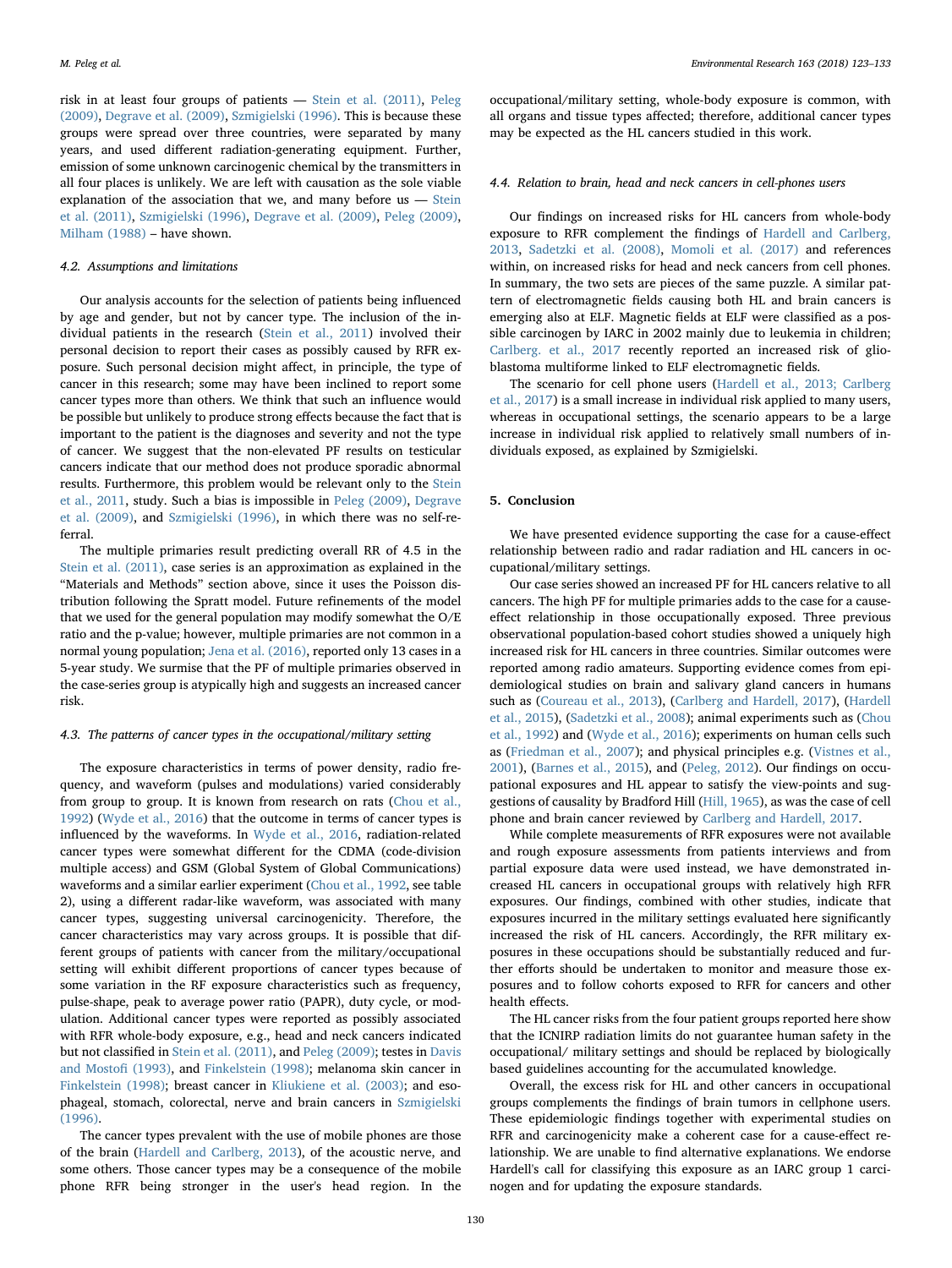#### Acknowledgments

We wish to thank the patients in the [Stein et al. \(2011\)](#page-10-14) and [Peleg](#page-10-18) [\(2009\)](#page-10-18) studies for their vital cooperation, which made those studies possible. We thank the anonymous reviewers for their insightful remarks. The following colleagues, listed in alphabetical order, provided invaluable guidance and advice: Tali Bdolah-Abram, statistician, Hebrew-University-Hadassah, school of medicine; Dr Devra Davis, visiting professor, Hebrew University-Hadassah, school of medicine and president, Environmental Health Trust; professor Chuck Greenblatt MD, Hebrew University-Hadassah; professor Anthony B. Miller, Dalla Lana School of Public Health; Professor Norman Grover PhD, Hebrew University-Hadassah; Professor Michal Linial PhD, director for the Israel Institute for Advanced Studies, Hebrew University; Talya Markus; Dr Lloyd Morgan, scientists, Environmental Health Trust; Sarina Scott, Environmental Health Trust; Dr Yael Stein MD, Anesthesiology and Critical Care, Hebrew University, Hadassah. Hebrew University-Hadassah school of medicine, Rafael Ltd. and the Environmental Health Trust funded some elements of this work. The final paper, while

benefiting greatly from the help above, presents the views of the authors.

## Conflicts of interest

Michael Peleg: Employed in a company which manufactures RF equipment.

Or Native: none

Elihu D Richter: The Unit of Occupational and Environmental Medicine in the Hebrew University-Hadassah School of Public Health and Community Medicine provided medical opinions to cancer patients. The fees went directly into the Unit research budget in the University.

## Funding

There was no external funding. The authors' institutions funded some elements of the work and the Environmental Health Trust funded an international meeting on the subject.

#### <span id="page-8-1"></span>Appendix A

This appendix is intended for those interested in verifying and extending the analysis. The appendix includes equations not written explicitly in the "Materials and methods" section and a reference to a standard MATLAB program used to compute CI.

#### A.1 Notation

See the "Notation" subsection at the beginning of the "Statistical analysis methods" section above. The additional notation used in this appendix follows.

The number of age-gender categories is denoted *K*, the categories are indexed by *k*. Number of cancer patients in the cancer register is  $N^C$ , out of which  $N^{CH}$  have HL cancers. The corresponding numbers in each age-

The numbers of patients in the case series is N, out of which  $N_k$  are in category k.  $N_k^H$  patients in category k have cancer of the HL type. The number of patients with HL cancer in the case series is denoted  $N<sup>H</sup>$  in this appendix and  $N<sub>H</sub>$  in the paper body.

The binomial PDF is denoted

$$
P_b = B(n_1, n, p) \tag{5}
$$

Where  $P_b$  is the probability that  $n_1$  out of n Bernoulli trials will yield a "yes" result where p is the probability of the "yes" result in each Bernoulli trial.

A.2 Mean percentage frequency ( $PF_M$ ) of cancer types expected in the case series group of patients

<span id="page-8-0"></span>Given the patient data of the case series and the CR data, the  $PF_M$  is computed following [Boyle and Parkin \(1991\)](#page-10-15) (eq. 11.29):

$$
PF_M = \sum_{k=1}^{K} \frac{N_k^{CH}}{N_k^{C}} \frac{N_k}{N} \tag{6}
$$

A.3 Computing p-values

The p-values are computed under the null hypothesis.

The PDF of having  $N_k^H$  patients with HL cancer type in the  $k$  category of the case series group is binomial:

$$
P(N_k^H) = B\left(N_k^H, N_k, \frac{N_k^{CH}}{N_k^C}\right); \quad N_k^H = 0, 1, \dots N_K
$$
\n(7)

Now since

 $=$   $\sum_{k=1}$  $N^H = \sum N$ *k K k H*  $\frac{1}{1}$  (8)

the PDF of having  $N^H$  patients with HL cancer type in the whole case-series group is convolution of  $P(N_k^H)$  from all the categories

$$
P_t(N^H) = P(N_1^H) \otimes P(N_2^H) \otimes \dots P(N_K^H) \tag{9}
$$

The convolution operator  $\otimes$  is applied sequentially, starting with  $P(N_{k=1}^H)$ , convolving it with  $P(N_{k=2}^H)$ , convolving the result with  $P(N_{k=3}^H)$ , and so on. The convolution operation between a pair of PDFs  $P_1(M_1)$  and  $P_2(M_2)$  with non-negative integer arguments  $M_1$  and  $M_2$  is:

$$
P_1(M_1) \otimes P_2(M_2) = P(M_1 + M_2 = M)
$$
  
= 
$$
\sum_{M_1=0}^{M} P_1(M_1) P_2(M - M_1)
$$
 (10)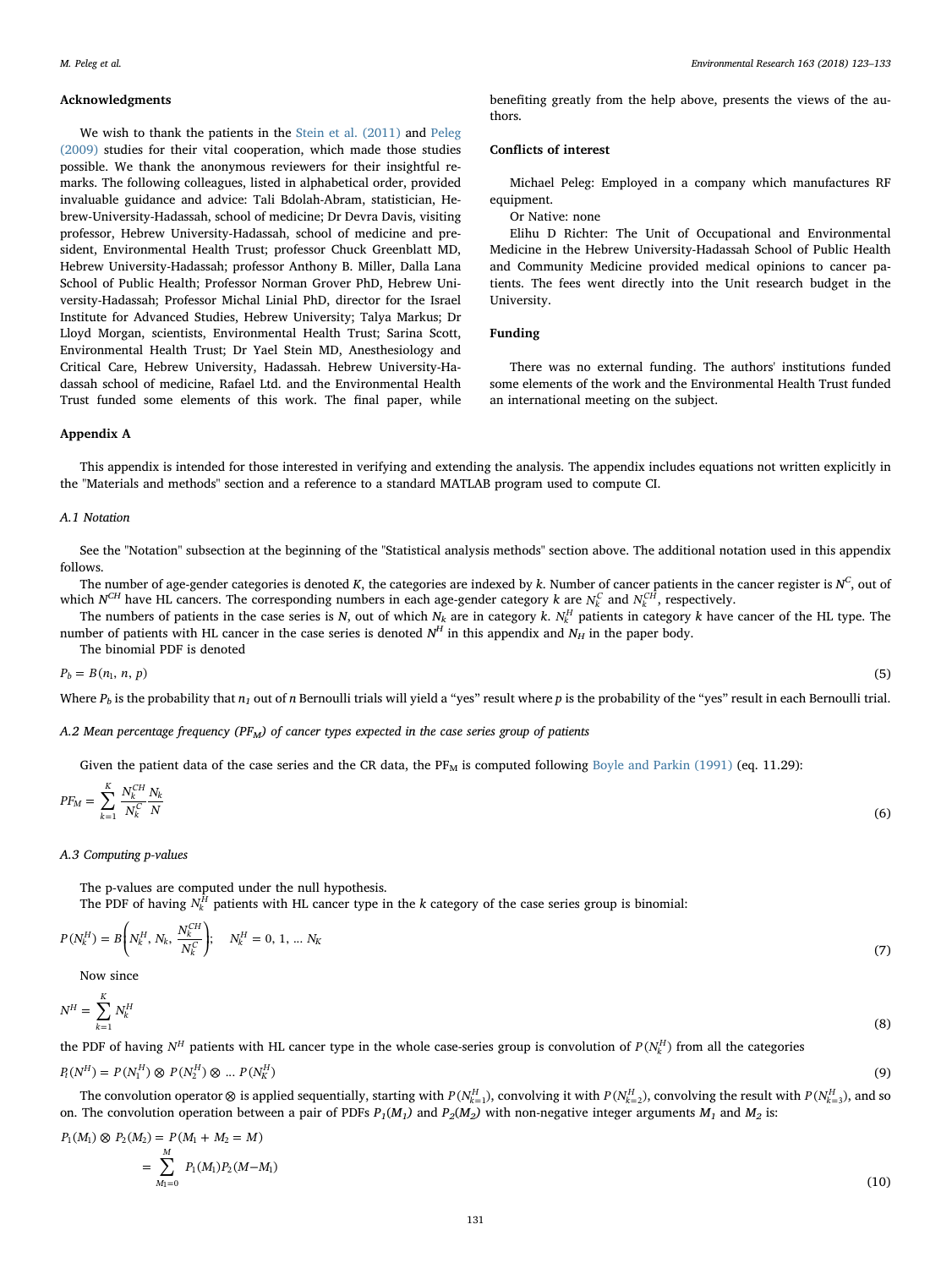<span id="page-9-0"></span>

Fig. A.1. The accuracy of prediction of the overall cancer risk P<sub>C</sub> in a population by twice the PF of multiple primaries.  $\lambda$  is denoted by "lam".

The p-value is the probability of having at least  $N_1$  patients with the HL cancer type in the case series. The p-value is then a sum of the terms in (9) as follows:

$$
pvalue \stackrel{\text{def}}{=} P(N^H \ge N_1) = \sum_{N^H = N_1}^{N} P(N^H) \tag{11}
$$

When computing p-value on the data in [Szmigielski \(1996\)](#page-10-17), we use a single age-gender category comprising all the patients following the data structure of [Szmigielski \(1996\)](#page-10-17). With  $K=1$  the convolution (9) leaves the PDF unmodified, and our results are identical to the single-tailed Binomial test.

Note that the PF<sub>M</sub> in (6) was not used in the calculation of the p-value. One may wonder why the following simpler method to compute the pvalues was not used:

1. Compute the  $PF_M$  expected in the case-series group using (6).

2. Compute the p-value using a standard single-tailed binomial test on the whole case series using only  $PF_M$ , N and  $N^H$ .

We tested this simpler approach, and it yields p-values very similar to those obtained by the full procedure we presented and used. The problem with the simpler approach is that to be rigorous,  $PF_M$  in (6) should be a real probability. The term  $\frac{N_k}{N}$  in (6) must then be assumed to be not only a ratio of two numbers, but also a probability that a patient in the case series belongs to category k. This is a good approximation, but it had to be validated by a Monte Carlo test; hence, the simpler approach, while valid, was more cumbersome to present rigorously. Therefore, we preferred the full procedure above.

## A.4 The confidence Interval (CI) of PF

Recall that PF is the probability of a patient with cancer from the exposed population to have a HL cancer type. In principle, it is a weighted average of the unknown PFs in the age categories in the exposed population similarly to Eq. [\(6\)](#page-8-0) which describes the unexposed population. We estimate PF and compute its CI from  $N<sup>H</sup>$  and N and do not attempt to estimate the PF in each age category of the exposed group since not enough data exists for such a detailed study. Under this view, the cancer type of any patient from the exposed population, HL or not HL, is the result of a Bernoulli trial with probability of the HL outcome being PF. Thus, the PDF of the number  $N<sup>H</sup>$  of patients with HL cancer in the case series is binomial

$$
P(N^H) = B(N^H, N, PF); \quad N^H = 0, 1, ... N
$$

PF is estimated by applying Eq. [\(1\),](#page-2-1) and its CI is computed by standard procedure based on the binomial PDF above. We used the program berconfint.m from the Matlab communications toolbox. We verified that berconfint.m reproduces the results of [Peleg \(2009\),](#page-10-18) which did not use this program.

Note that the CI analysis is done without conditioning on the ages and genders of the patients leading to binomial PDF of  $N^H$ , while the p-value analysis is performed with conditioning on age and genders leading to PDF which is a convolution of binomial distributions. This is compatible with the definitions of the p-value and of the CI here and in the "Materials and methods" section.

#### A.5 Analyzing multiple primaries

We explain here why the PF of multiple primaries is a predictor of overall cancer risk. Recall Eq. [\(4\)](#page-3-0):

 $P(0) = e^{-\lambda}$  $P(1) = \lambda e^{-\lambda}$  $P(2) = 0.5\lambda^2 e^{-\lambda}$